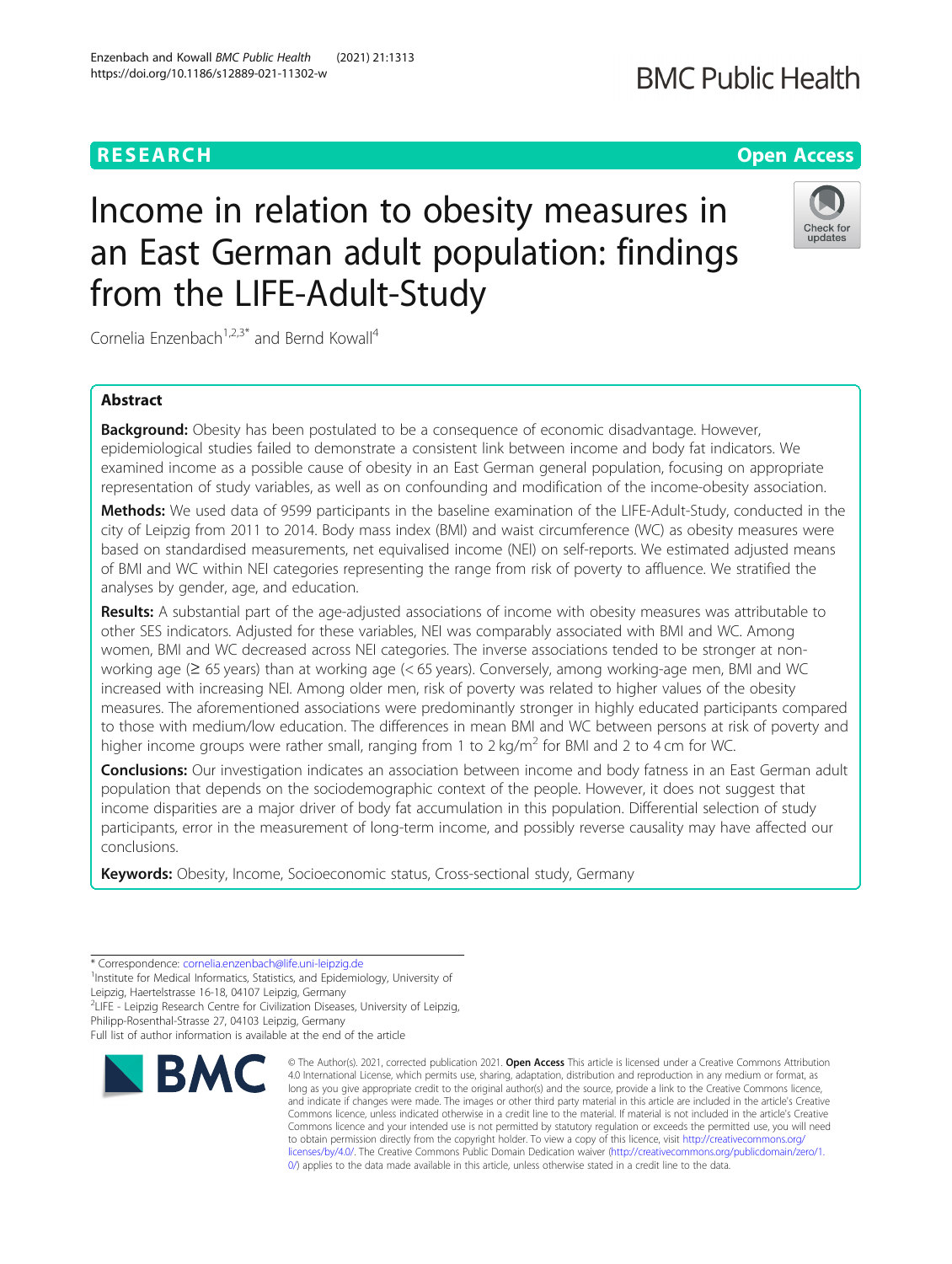# Background

Obesity has become one of the most serious public health challenges of modern societies [[1](#page-11-0)–[4](#page-11-0)]. Excess body fat essentially results from a long-term positive energy balance, which in turn arises from an interaction between genetic predisposition and environmental factors [[4,](#page-11-0) [5\]](#page-11-0). Among the latter, socioeconomic factors are particularly important because they can influence a variety of more proximal factors in the causal chain such as dietary intake, physical activity, and psychosocial characteristics [\[6](#page-11-0)]. Income is the indicator of socioeconomic status (SES) that most directly measures the material re-sources component [\[7\]](#page-11-0). Three main mechanisms through which income may affect body fat accumulation have been proposed: (1) Low-income groups preferably purchase low-cost food, which is typically characterised by high energy density, leading to chronic overconsumption of energy  $[8-12]$  $[8-12]$  $[8-12]$  $[8-12]$  $[8-12]$ . (2) Low income sorts people into deprived neighbourhoods with fewer opportunities for healthy diets and physical activity  $[8, 9, 11-13]$  $[8, 9, 11-13]$  $[8, 9, 11-13]$  $[8, 9, 11-13]$  $[8, 9, 11-13]$  $[8, 9, 11-13]$  $[8, 9, 11-13]$ . (3) Economic deprivation is related to psychosocial traits that favour increased energy intake in energy-rich environments, such as low levels of self-esteem, self-control, and social support, as well as social anxiety [[9,](#page-11-0) [11](#page-11-0), [12,](#page-11-0) [14](#page-11-0), [15\]](#page-11-0). Against this background, obesity has been postulated to be "the toxic consequence of economic insecurity and a failing economic environment" [[8](#page-11-0)].

In contrast to this hypothesis, income was frequently not related to obesity measures in adult populations of highly developed economies (in 45% and 61% of the reviewed studies in women and men, respectively) [\[16](#page-11-0)]. Observed associations were mainly inverse in women (in 88% of the studies), but more frequently positive in men (in 63% of the studies). In the European Union as a whole, obesity was found to be concentrated among the less affluent, although the inequality was low in magnitude [\[17\]](#page-11-0). It was again observed more consistently in women than in men. A small number of studies has investigated associations of income with obesity in the German general population [[18](#page-11-0)–[22](#page-11-0)]. Inverse associations were found in all of them. In line with the observations in other high-income countries, relations were seen more often in women (in all studies) than in men (in two of the five studies).

Despite numerous studies on the income-obesity association conducted so far, some methodological and content issues warrant a more thorough investigation:

Most studies relied only on body mass index (BMI), which is weight divided by height  $(kg/m^2)$ , as a measure of obesity. BMI is strongly correlated with whole-body fat mass [\[23\]](#page-11-0), yet it is questioned that it adequately captures abdominal fat, which may be most relevant for the risk of cardiovascular and metabolic diseases [\[24](#page-11-0)]. Therefore, the need to consider other indicators in addition to BMI in the context of income-related inequalities in obesity has been emphasised [\[25](#page-11-0), [26](#page-11-0)].

Usually household income is measured and adjusted for household size, resulting in the net equivalised income (NEI) [[7\]](#page-11-0). For data analysis, quantiles based on the NEI distribution in the study sample are frequently computed. Alternatively, NEI can be categorised based on the distribution in the study region. Individuals in households with a NEI of less than 60% of the regional median NEI are commonly considered at risk of poverty, while those with more than 150% of the median NEI are classified as affluent [[27](#page-11-0)–[29](#page-12-0)]. Extreme income groups relative to the regional income distribution are not well characterised in terms of obesity by the available literature.

Other SES indicators, particularly education and occupation, are strongly related to both body size [\[16\]](#page-11-0) and income [[7\]](#page-11-0). The resulting confounding of the associations of income with obesity measures has not been thoroughly examined in the literature.

The relevance of income for obesity is likely to vary by population group. The direction of the relationship is known to differ by the economic development of a country [[16](#page-11-0)], but also within countries of an economic region [\[17\]](#page-11-0). In East Germany, income inequality is a quite new phenomenon due to the egalitarian income policy of the former German Democratic Republic. Variation of the income-obesity association within Germany has rarely been studied, and an only slightly weaker relation in the East German than in the West German population was observed  $[18]$  $[18]$ . As outlined above, while an inverse association of income with body size is well established among women in western societies, the relation is less clear in men. Further, the meaning of current income may be most sensitive during the prime earning years, yet for older adults a less reliable indicator of their true SES [[7](#page-11-0)]. In the few studies exploring this issue, income inequality in obesity varied inconsistently by age [[17,](#page-11-0) [21\]](#page-11-0). Lastly, education may protect against the obesogenic effects of income disparities through knowledge acquisition and social capital [[7\]](#page-11-0). However, epidemiological evidence for education being a modifier of the income-obesity association is scarce [[30,](#page-12-0) [31\]](#page-12-0).

Our investigation aimed at characterising income as a possible cause of obesity in an East German general population. We used cross-sectional data to examine: (1) Is income related to obesity measures in the adult population of the city of Leipzig? (2) What is the impact of other SES indicators on the observed associations? (3) Do sociodemographic factors modify the associations of income with body fat measures? We addressed existing research deficits by (a) focusing on an East German population, (b) considering not only BMI but additionally waist circumference (WC) as an indicator of the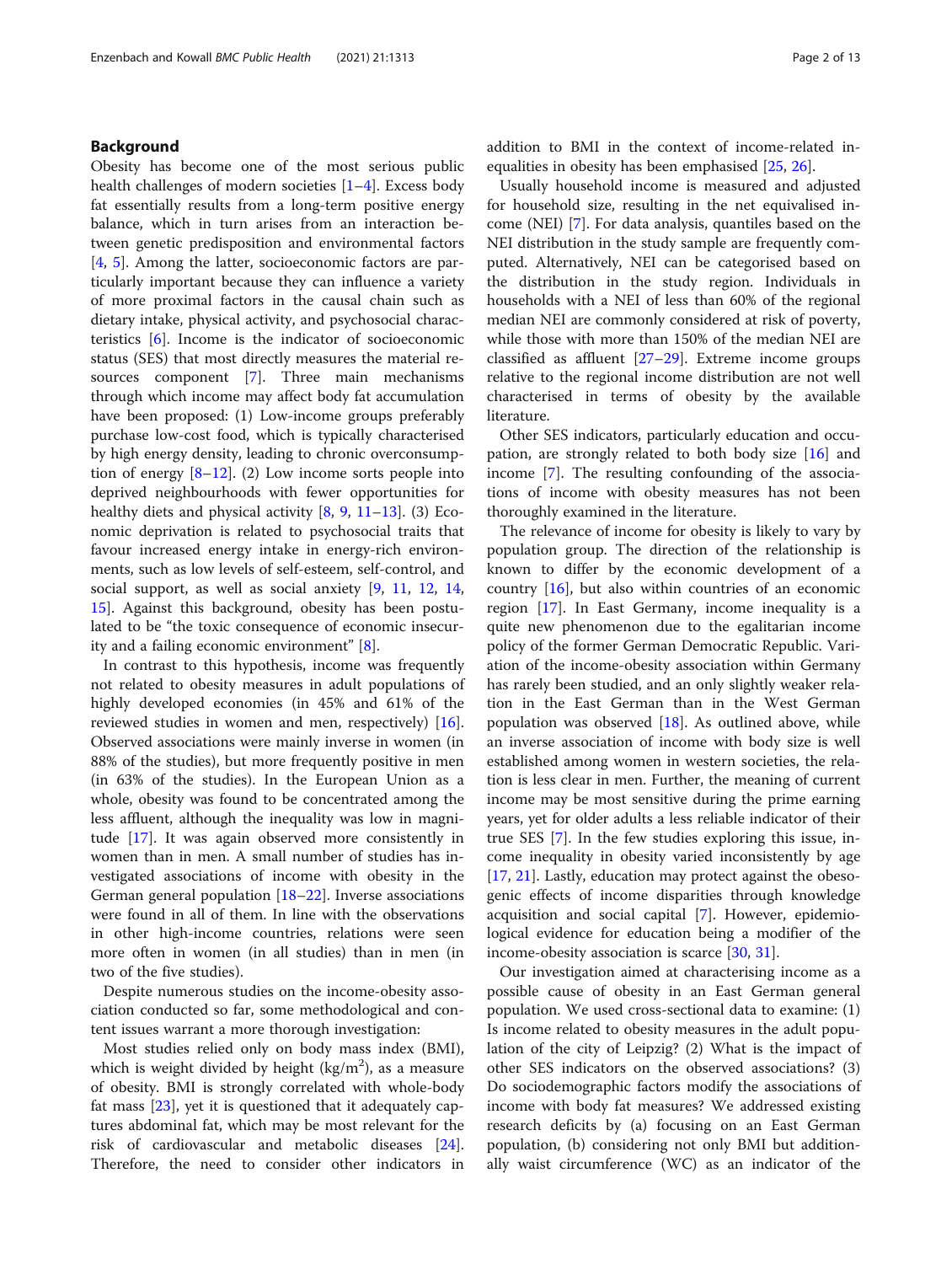metabolically probably most relevant body fat distribution, (c) describing societally relevant income groups in terms of the distribution of obesity measures, (d) adjusting for confounding by other status indicators, namely education, occupation, and employment, and (e) evaluating the relevance of income for body fatness in as yet insufficiently characterised population groups: women versus (vs.) men, persons of working age vs. older persons, people with higher vs. lower educational level.

## Methods

#### Study design and participants

We used data of the baseline examination of the LIFE-Adult-Study, a cohort study in the general population of the city of Leipzig [[32](#page-12-0)]. From 1949 to 1990, Leipzig belonged to the German Democratic Republic. Today the city is located in the German federal state of Saxony. It had about 532,000 inhabitants of mostly central European descent in 2013 [\[33](#page-12-0)].

Participants in LIFE-Adult are mainly a random sample of Leipzig residents aged 40 to 79 years (y), which was drawn by the registration offices. In addition, a small sample of younger adults and volunteers was invited to study participation. In total, 10,000 participants had been planned as the LIFE-Adult population and were recruited from August 2011 to November 2014 (see [[32](#page-12-0)] for more details on recruitment). In the present investigation, we included participants in the LIFE-Adult baseline examination who had valid values for all variables considered for the association analyses ( $n = 9599$ , Supplementary Figure [S1](#page-10-0)).

#### Variables and data assessment

The baseline examination was conducted in the LIFE-Adult study site involving trained study personnel.

The anthropometric measurements were carried out on participants wearing only underwear and being mainly in the fasting state. We calculated BMI from measurements of weight using an electronic scale (SECA 701, SECA GmbH & Co KG) and height using a stadiometer (SECA 240). WC was measured at the midpoint between the right lower ribcage and the right upper edge of the pelvic bone using an ergonomic measuring tape (SECA 201). Each anthropometric measure was taken once.

In a face-to-face interview, participants were asked to report their monthly net household income, the number of persons permanently living in the household, and the number of household members aged under 15. We calculated NEI by dividing net household income by the equivalised household size using the modified OECD equivalence scale [\[34](#page-12-0)]. We categorised NEI in order to account for non-linear associations with obesity measures and to depict societally relevant income disparities. We defined six categories according to common criteria of poverty and affluence research [[27](#page-11-0)–[29](#page-12-0)]. Persons in households with a NEI < 60% (category [cat] 1) and between 60% and < 80% (cat 2) of the regional median NEI were considered at risk of poverty, persons with a NEI of 80% to < 100% (cat 3) and 100% to < 150% (cat 4) of the median NEI constituted the middle income group, and those with a NEI of 150% to < 200% (cat 5) and a NEI  $\geq$  200% (cat 6) of the median NEI were regarded as affluent. We chose the population of the city of Leipzig in 2013 as the reference population. We used data of the German microcensus as an estimate of the income distribution in the Leipzig population (Statistical office of the Free State of Saxony, personal communication). NEI was comparably defined in LIFE-Adult and in the microcensus.

The variables considered potential modifiers and/or confounders of the associations of NEI with body fat measures are defined in Supplementary Table [S1](#page-10-0).

#### Data analysis

#### Characterisation of the analysis population

We characterised the analysis population in terms of the distributions of BMI and WC using medians and interquartile ranges (IQR). We described the empirical associations between both body fat measures by means of Pearson correlation coefficients. We characterised the sample with regard to the distribution of NEI by calculating medians and IQR, as well as the frequencies of income levels according to the income distribution in the Leipzig population. We described sociodemographic characteristics of study participants by NEI category using relative and absolute frequencies (categorical variables) or median and IQR (metric variables).

#### Analysis of the associations of NEI with BMI and WC

We used multivariable linear models to analyse the associations between NEI and body fat measures. In a first model series, we examined the associations of interest considering gender and age as modifying factors. We estimated marginal (i.e., adjusted) means and their 95% confidence intervals (CI) of BMI and WC within NEI categories. We stratified the analyses by gender and age  $\left( < 65$  y and  $\geq 65$  y, representing prime working age and non-working age in Germany) simultaneously. We considered a clear pattern of variation in the associations of interest across the strata an indication of modification  $[35]$  $[35]$ . We used three models to account for potential confounding of the relation between income and body fat measures. In model 1, we only adjusted for age as a biological confounder.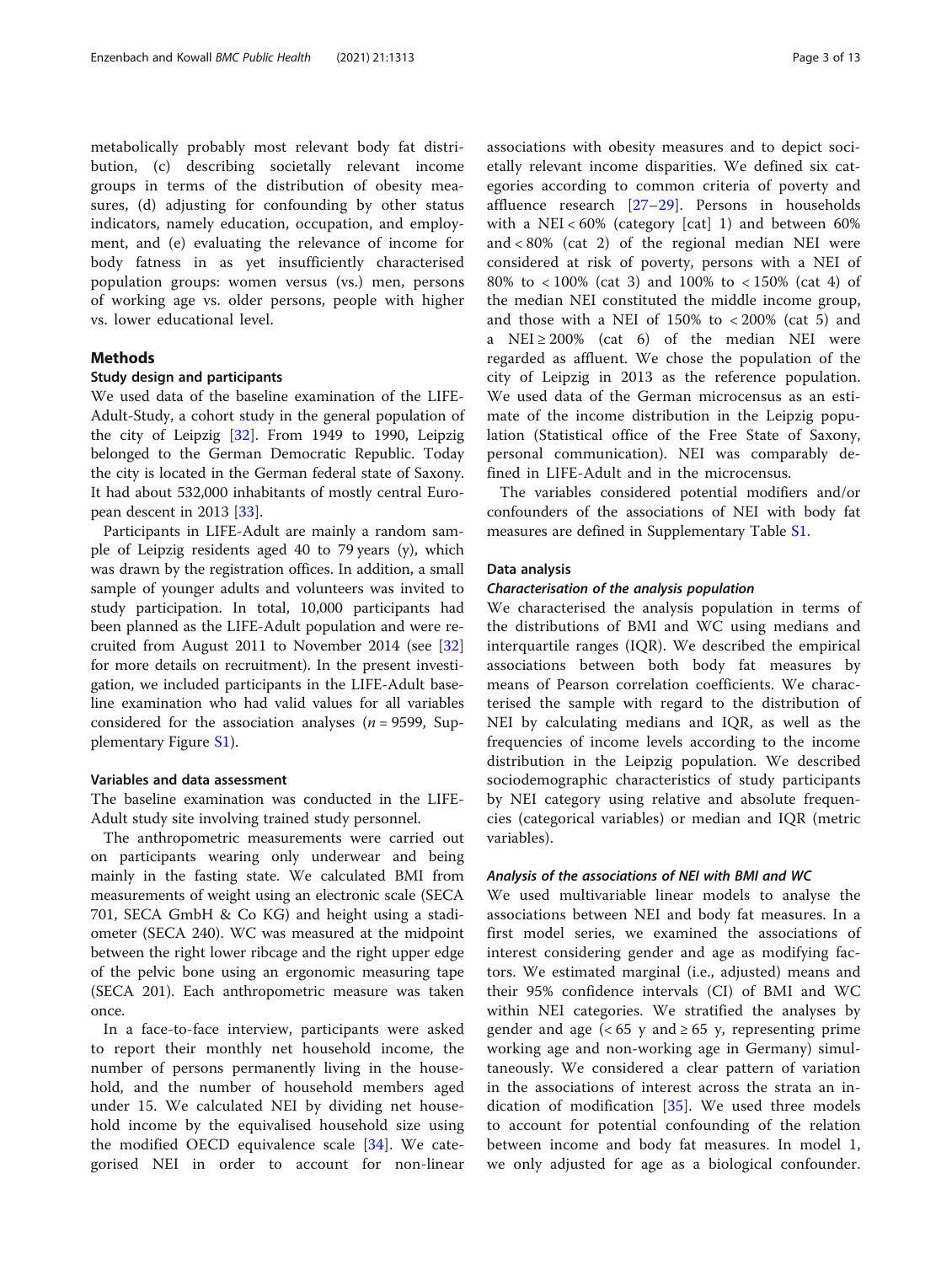In model 2, we additionally adjusted for education as the SES indicator that primarily represents the knowledge resources of an individual and probably affects health including body fatness mainly through this mechanism [[7\]](#page-11-0). In model 3, we further adjusted for occupation and employment status (for persons aged under 65) as SES indicators that directly determine income and may impact body fatness to a relevant extent via this path [[7\]](#page-11-0). We conducted several sensitivity analyses (only for BMI as the obesity measure) to investigate the consistency of our main results with those obtained with alternative model specifications. First, we used the  $log_e$ -transformed BMI as the dependent variable. Second, we additionally adjusted for partner status and number of births (for females). Third, we adjusted for employment using a modified definition of this variable. Fourth, we examined employment instead of age as a modifier of the associations of interest.

In a second model series, we additionally considered education a modifier of the income-body fat marker association. For this purpose, we defined eight groups based on gender, age, and education (high vs. medium/ low education). We had to summarise the six NEI categories into three categories (representing risk of poverty [cat 1], middle income [cat 2], and affluence [cat 3]) in order to ensure sufficient numbers of participants within each category. For each subgroup, we estimated means (95% CI) of BMI and WC within the three NEI categories, adjusting for age, education (metric variable), occupation, and employment.

The categorisation of NEI based on poverty and affluence criteria was accompanied by large differences in the income distribution between the strata defined by gender, age, and education. As one would expect, affluence according to the income distribution in the total (target) population concerned a relatively large proportion of the working population and those with high education, whereas it was a rather rare phenomenon in the non-working and lower educated strata. This heterogeneity in the income distribution might affect the comparison of the relationship of interest between the subgroups. In a third model series, we therefore calculated subgroup-specific quintiles of NEI in order to enhance comparability of income inequality, and also to reduce potential bias due to small person numbers in extreme categories. We regarded participants in quintile 1 as low-income, participants in quintile 5 as high-income, and participants in quintiles 2 to 4 as middle-income relative to the income position of participants with comparable sociodemographic context. With this alternative categorisation of exposure, we repeated the analyses described under the second model series.

We used SPSS (IBM SPSS Statistics), version 26, for our calculations.

### Results

# Characteristics of the analysis population

Women had lower medians (IQR) of BMI (26.1 [23.3– 30.0] kg/m<sup>2</sup> ) and WC (90.7 [82.6–100.1] cm) than men (BMI: 27.0 [24.7–30.0] kg/m<sup>2</sup> , WC: 100.0 [92.8–108.2] cm). BMI and WC were strongly correlated with each other. The strength of the correlation was similar for women and men, as well as for younger and older persons (Pearson correlation coefficient for women < 65 y: 0.91, women ≥65 y: 0.89, men < 65 y: 0.92, men ≥65 y: 0.90).

Female participants had a slightly lower median NEI (1467  $[1100-2000]$   $\varepsilon$ ) than male participants (1533 [1190–2021]  $\varepsilon$ ). The median NEI in Leipzig in 2013 had been estimated at 1265  $\epsilon$ . The resulting six NEI categories representing the relative income position in the Leipzig population and their frequencies in LIFE-Adult are given in Table [1](#page-4-0). For instance, 6.8% of female and 6.4% of male participants had less than 60% of the Leipzig median NEI (i.e., less than 759  $\epsilon$ ) and were thus considered at risk of poverty.

Median age was lower in persons at risk of poverty and particularly in affluent participants compared to the middle-income groups (Table [1](#page-4-0)). Almost two third of the at-risk of poverty participants lived without a partner, this proportion markedly decreased across the income range. The percentage of highly educated persons substantially increased across the range of poverty to affluence (by factor 3.0 in women and 3.3 in men), as did the percentage of participants with high occupational status (by factor 5.8 in women and 6.1 in men). About 40% of female and 53% of male participants at risk of poverty were unemployed, while this figure was negligibly small in the middle- and high-income groups.

# Associations of NEI with BMI and WC: modification by gender and age

Adjusted for age only, NEI was inversely related to BMI among women, more so in younger than in older women (Table [2](#page-5-0), model 1). Whereas mean BMI hardly differed across the six income categories among men aged under 65, mean BMI was higher in those at risk of poverty compared to the middle-income groups among older men.

Additional adjustment for education attenuated the inverse income-BMI relation in women in both age groups (Table [2](#page-5-0), model 2). It also weakened the BMI difference in older men, but hardly affected the BMI distribution across the income categories in younger men.

After further adjustment for occupation and employment, BMI was still inversely related to NEI in younger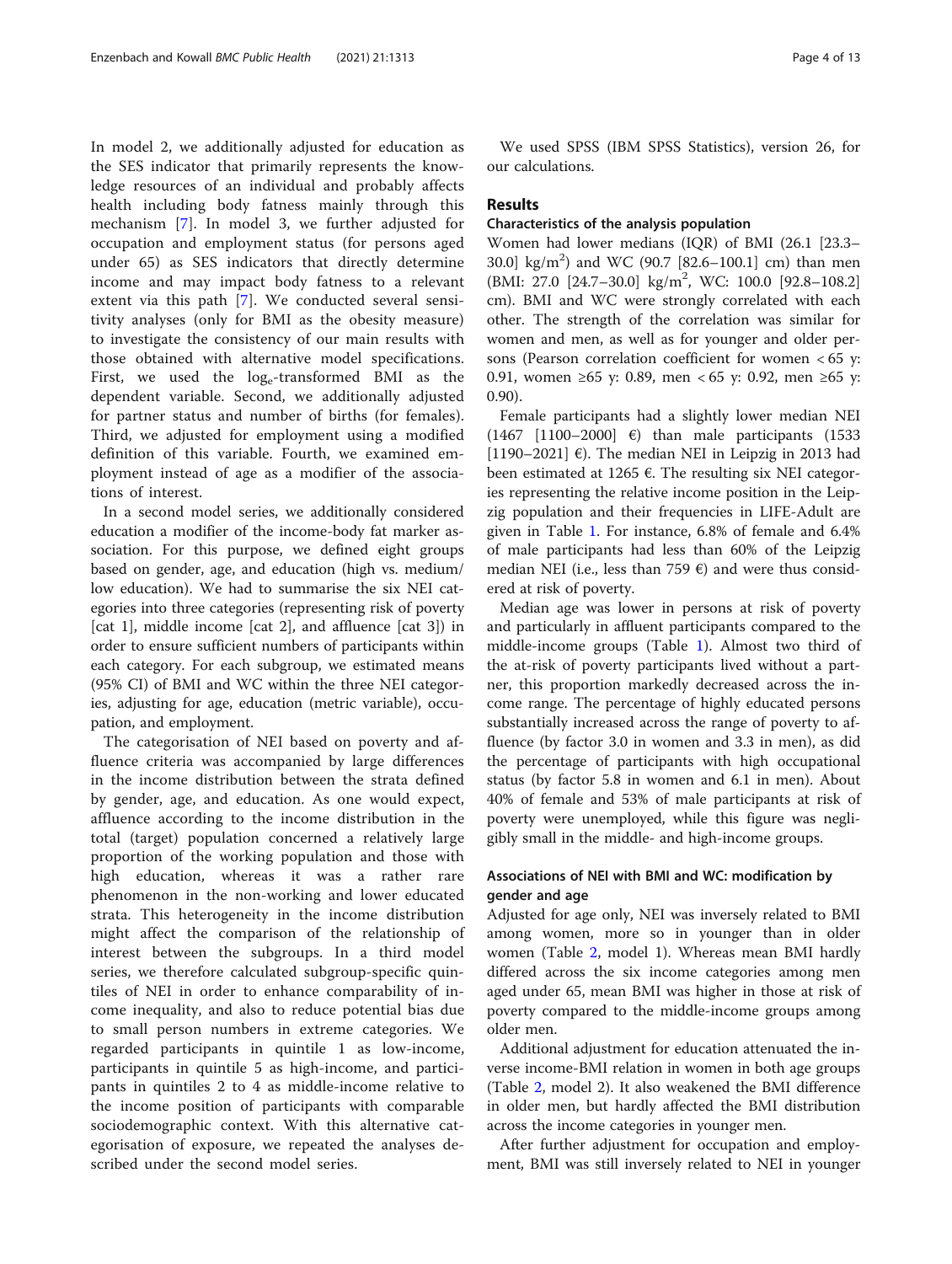|                           | Net equivalised income (euro) <sup>a</sup> |                   |                  |                    |                    |                  |  |
|---------------------------|--------------------------------------------|-------------------|------------------|--------------------|--------------------|------------------|--|
|                           | < 759                                      | $759 - 1012$      | $1012 - 1265$    | $1265 - < 1897.50$ | $1897.50 - < 2530$ | $\geq 2530$      |  |
| Women                     |                                            |                   |                  |                    |                    |                  |  |
| N (% of total sample)     | 342 (6.8)                                  | 693 (13.8)        | 705 (14.0)       | 1849 (36.8)        | 887 (17.7)         | 547 (10.9)       |  |
| Age (years), median (IQR) | 57.9 (47.8-63.7)                           | 61.4 (49.8-68.5)  | 64.0 (51.6-70.7) | 60.7 (48.2-70.0)   | 51.5 (45.5 - 58.9) | 52.2 (46.1-57.7) |  |
| Living alone, % (n)       | 62.3 (213)                                 | 50.5 (350)        | 33.2 (234)       | 26.8 (495)         | 17.9 (159)         | 9.1(50)          |  |
| Educational level         |                                            |                   |                  |                    |                    |                  |  |
| Low, % (n)                | 18.4(63)                                   | 16.2 (112)        | 16.9 (119)       | 10.2 (189)         | 2.6(23)            | 1.5(8)           |  |
| Medium, % (n)             | 58.8 (201)                                 | 62.5 (433)        | 60.1 (424)       | 55.5 (1027)        | 47.4 (420)         | 29.3 (160)       |  |
| High, % (n)               | 22.8 (78)                                  | 21.4 (148)        | 23.0 (162)       | 34.2 (633)         | 50.1 (444)         | 69.3 (379)       |  |
| Occupational status       |                                            |                   |                  |                    |                    |                  |  |
| Low, $% (n)$              | 73.7 (252)                                 | 68.8 (477)        | 56.0 (395)       | 44.5 (823)         | 32.7 (290)         | 14.8 (81)        |  |
| Medium, % (n)             | 19.6 (67)                                  | 26.4 (183)        | 38.3 (270)       | 44.0 (814)         | 48.9 (434)         | 46.1 (252)       |  |
| High, % (n)               | 6.7(23)                                    | 4.8 (33)          | 5.7(40)          | 11.5(212)          | 18.4 (163)         | 39.1 (214)       |  |
| Employment                |                                            |                   |                  |                    |                    |                  |  |
| Employed, % (n)           | 25.1 (86)                                  | 41.1 (285)        | 39.4 (278)       | 52.0 (962)         | 82.3 (730)         | 90.3 (494)       |  |
| Unemployed, % (n)         | 39.8 (136)                                 | 9.5(66)           | 2.7(19)          | 1.8(34)            | 0.8(7)             | 1.1(6)           |  |
| Inactive, % (n)           | 35.1 (120)                                 | 49.4 (342)        | 57.9 (408)       | 46.1 (853)         | 16.9 (150)         | 8.6(47)          |  |
| Men                       |                                            |                   |                  |                    |                    |                  |  |
| N (% of total sample)     | 293 (6.4)                                  | 479 (10.5)        | 657 (14.4)       | 1645 (35.9)        | 817 (17.9)         | 685 (15)         |  |
| Age (years), median (IQR) | 55.9 (47.2-62.8)                           | $63.5(51.1-69.5)$ | 66.2 (50.6-71.8) | 63.5 (49.5 - 72.2) | 51.7 (44.9-61.1)   | 53.5 (46.8-60.8) |  |
| Living alone, % (n)       | 60.4 (177)                                 | 30.5 (146)        | 18.4 (121)       | 13.7 (225)         | 16.3(133)          | 12.1(83)         |  |
| Educational level         |                                            |                   |                  |                    |                    |                  |  |
| Low, % (n)                | 18.1(53)                                   | 19.4 (93)         | 14.9 (98)        | 8.4 (138)          | 2.0(16)            | 1.5(10)          |  |
| Medium, % (n)             | 60.8 (178)                                 | 55.1 (264)        | 54.6 (359)       | 46.4 (763)         | 45.5 (372)         | 27.6 (189)       |  |
| High, % (n)               | 21.2(62)                                   | 25.5 (122)        | 30.4 (200)       | 45.2 (744)         | 52.5 (429)         | 70.9 (486)       |  |
| Occupational status       |                                            |                   |                  |                    |                    |                  |  |
| Low, $% (n)$              | 75.1 (220)                                 | 69.3 (332)        | 54.0 (355)       | 39.9 (657)         | 32.4 (265)         | 15.5 (106)       |  |
| Medium, % (n)             | 19.5 (57)                                  | 26.1 (125)        | 39.0 (256)       | 48.0 (790)         | 52.1 (426)         | 50.9 (349)       |  |
| High, % (n)               | 5.5(16)                                    | 4.6(22)           | 7.0(46)          | 12.0 (198)         | 15.4 (126)         | 33.6 (230)       |  |
| Employment                |                                            |                   |                  |                    |                    |                  |  |
| Employed, % (n)           | 21.2(62)                                   | 32.2 (154)        | 41.4 (272)       | 49.1 (808)         | 81.0 (662)         | 87.0 (596)       |  |
| Unemployed, % (n)         | 52.6 (154)                                 | 13.2(63)          | 2.4 (16)         | 2.2(37)            | 1.0(8)             | 0.7(5)           |  |
| Inactive, % (n)           | 26.3 (77)                                  | 54.7 (262)        | 56.2 (369)       | 48.6 (800)         | 18.0 (147)         | 12.3 (84)        |  |

<span id="page-4-0"></span>Table 1 Characteristics of study participants by category of net equivalised income

Abbreviation: IQR interquartile range

 $^3$ Categories of net equivalised income are based on the income distribution in the city of Leipzig in 2013. They represent < 60% (< 759 €), 60 – < 80% (759 – < 1012 €), 80 – < 100% (1012 – < 1265 €), 100 – < 150% (1265 – < 1897.50 €), 150 – < 200% (1897.50 – < 2530 €), and ≥ 200% (≥ 2530 €) of the median of the net equivalised incomes. See Table S1 for the definition of participants' characteristics

women, albeit markedly attenuated (Table [2,](#page-5-0) model 3, difference in mean BMI [95% CI], cat 1 vs. cat 6: [1](#page-6-0).11 [0.19-2.03] kg/m<sup>2</sup>, see also Fig. 1a). In older women, mean BMI was not affected and higher in both the poverty and middle-income groups compared to the affluent groups (e.g., cat 2 vs. cat 6: 2.00  $[0.25-3.75]$  kg/m<sup>2</sup>). In men aged under 65, NEI became positively related to BMI (cat 1 vs. cat 6: -1.19

 $[-1.99 - -0.40]$  kg/m<sup>2</sup>, see also Fig. [1b](#page-6-0)). In older men, mean BMI remained higher in persons at risk of poverty compared to the middle-income groups (cat 1 vs. cat 4: 0.89 [-0.30-2.08] kg/m<sup>2</sup>).

The associations of NEI with WC within the four subgroups were comparable with those described for BMI as the outcome (Supplementary Table [S2](#page-10-0)). The only difference referred to the age-adjusted association in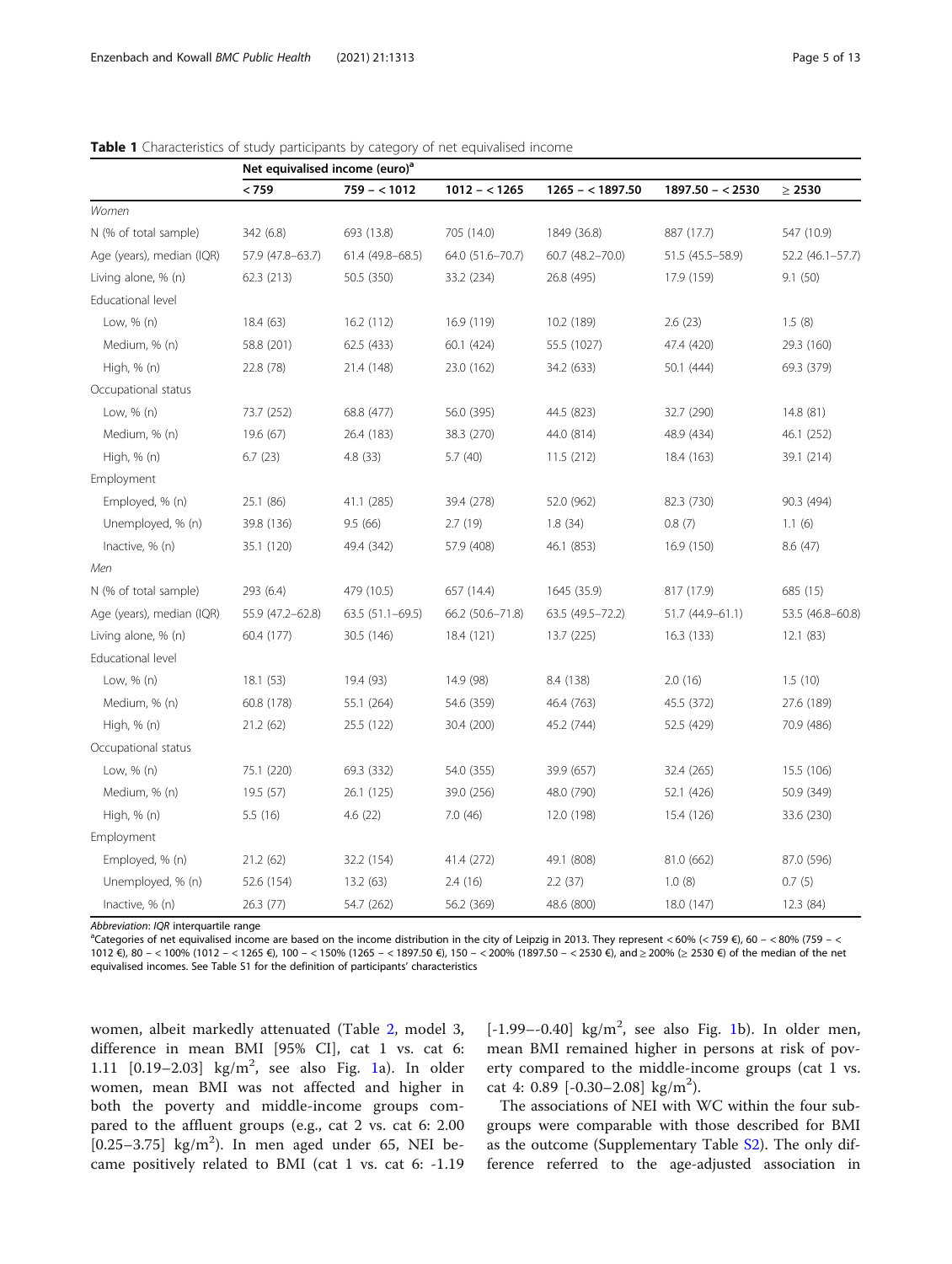<span id="page-5-0"></span>

|       |                 |                                                                                                                                                                           |                  |                  |                  | NEI (euro) <sup>a</sup>                                                                                                           |                  |                  |
|-------|-----------------|---------------------------------------------------------------------------------------------------------------------------------------------------------------------------|------------------|------------------|------------------|-----------------------------------------------------------------------------------------------------------------------------------|------------------|------------------|
|       |                 |                                                                                                                                                                           | < 759            | $759 - 1012$     | $1012 - 1265$    | $1265 - 1897.50$                                                                                                                  | $1897.50 - 2530$ | $\geq 2530$      |
| Women | $<$ 65 years    | Z                                                                                                                                                                         | 271              | 437              | 378              | 1124                                                                                                                              | 780              | 510              |
|       |                 | NEI (euro) <sup>b</sup>                                                                                                                                                   | 667 (592-704)    | 905 (833-1000)   | 1160 (1100-1200) | 1533 (1385-1667)                                                                                                                  | 2100 (2000-2333) | 3000 (2667-3500) |
|       |                 | BMI (kg/m <sup>2</sup> ) <sup>c</sup> , model 1                                                                                                                           | 28.3 (27.7-29.0) | 27.4 (26.9-27.9) | 26.7 (26.2-27.3) | 26.7 (26.4-27.0)                                                                                                                  | 26.2 (25.9-26.6) | 25.5 (25.0-25.9) |
|       |                 | BMI (kg/m <sup>2</sup> ), model 2                                                                                                                                         | 28.1 (27.5-28.8) | 27.3 (26.8-27.8) | 26.6 (26.0-27.1) | 26.6 (26.3-26.9)                                                                                                                  | 26.3 (25.9-26.7) | 25.8 (25.3-26.3) |
|       |                 | BMI (kg/m <sup>2</sup> ), model 3                                                                                                                                         | 27.7 (27.1-28.4) | 27.2 (26.7-27.8) | 26.8 (26.2-27.4) | 27.0 (26.6-27.4)                                                                                                                  | 26.9 (26.4-27.4) | 26.6 (26.0-27.2) |
|       | $\geq 65$ years | Z                                                                                                                                                                         |                  | 256              | 327              | 725                                                                                                                               | 107              | 37               |
|       |                 | NEI (euro)                                                                                                                                                                | 671 (600-716)    | 933 (867-1000)   | 1133 (1100-1200) | 1467 (1333-1600)                                                                                                                  | 2000 (2000-2235) | 3000 (2667-3333) |
|       |                 | BMI (kg/m <sup>2</sup> ), model 1                                                                                                                                         | 28.2 (27.1-29.4) | 28.9 (28.3-29.5) | 28.8 (28.2-29.3) | 28.1 (27.8-28.5)                                                                                                                  | 26.8 (25.9-27.8) | 26.3 (24.7-27.9) |
|       |                 | BMI (kg/m <sup>2</sup> ), model 2                                                                                                                                         | 28.1 (27.0-29.2) | 28.7 (28.1-29.4) | 28.7 (28.1-29.2) | 28.2 (27.8-28.5)                                                                                                                  | 27.2 (26.2-28.1) | 26.7 (25.1-28.3) |
|       |                 | BMI (kg/m <sup>2</sup> ), model 3                                                                                                                                         | 28.1 (27.0-29.2) | 28.7 (28.1-29.3) | 28.7 (28.1-29.2) | 28.2 (27.8-28.5)                                                                                                                  | 27.2 (26.2-28.2) | 26.7 (25.1-28.4) |
| Men   | $< 65$ years    | z                                                                                                                                                                         | 246              | 261              | 307              | 882                                                                                                                               | 674              | 588              |
|       |                 | NEI (euro)                                                                                                                                                                | 650 (548-700)    | 900 (833-1000)   | 1190 (1100-1200) | 1559 (1389-1667)                                                                                                                  | 2133 (2000-2333) | 3167 (2750-4000) |
|       |                 | BMI (kg/m <sup>2</sup> ), model 1                                                                                                                                         | 27.6 (27.1-28.1) | 27.4 (26.9-27.9) | 27.4 (27.0-27.9) | 27.2 (27.0-27.5)                                                                                                                  | 27.4 (27.1-27.8) | 27.3 (27.0-27.6) |
|       |                 | BMI (kg/m <sup>2</sup> ), model 2                                                                                                                                         | 27.4 (26.9-27.9) | 27.3 (26.7-27.8) | 27.4 (26.9-27.8) | 27.2 (26.9-27.4)                                                                                                                  | 27.5 (27.2-27.8) | 27.5 (27.2-27.9) |
|       |                 | BMI (kg/m <sup>2</sup> ), model 3                                                                                                                                         | 26.9 (26.3-27.4) | 27.4 (26.8-27.9) | 27.8 (27.2-28.3) | 27.6 (27.2-28.0)                                                                                                                  | 28.0 (27.6-28.4) | 28.0 (27.6-28.5) |
|       | $\geq 65$ years | Z                                                                                                                                                                         | $\overline{4}$   | 218              | 350              | 763                                                                                                                               | 143              | 97               |
|       |                 | NEI (euro)                                                                                                                                                                | 675 (650-733)    | 933 (867-1000)   | 1133 (1067-1200) | 1467 (1333-1650)                                                                                                                  | 2000 (2000-2250) | 3000 (2667-4000) |
|       |                 | BMI (kg/m <sup>2</sup> ), model 1                                                                                                                                         | 28.9 (27.7-30.0) | 28.8 (28.2-29.3) | 28.1 (27.7-28.5) | 27.8 (27.5-28.1)                                                                                                                  | 28.2 (27.6-28.8) | 28.4 (27.6-29.1) |
|       |                 | BMI (kg/m <sup>2</sup> ), model 2                                                                                                                                         | 28.7 (27.6-29.8) | 28.6 (28.1-29.1) | 28.0 (27.6-28.4) | 27.9 (27.6-28.1)                                                                                                                  | 28.3 (27.7-29.0) | 28.6 (27.8-29.4) |
|       |                 | BMI (kg/m <sup>2</sup> ), model 3                                                                                                                                         | 28.7 (27.6-29.9) | 28.6 (28.1-29.2) | 28.0 (27.6-28.5) | 27.9 (27.6-28.1)                                                                                                                  | 28.3 (27.7-29.0) | 28.5 (27.7-29.3) |
|       |                 | Abbreviation: BMI body mass index, CI confidence intervals, NEI net equivalised income<br><sup>9</sup> Categories of NEI are based on the income distribution in the city |                  |                  |                  | of Leipzig in 2013. They represent < 60% (< 759 €), 60 – < 80% (759 – < 1012 €), 80 – < 100% (1012 – < 1505 €), 100 – < 159750 €) |                  |                  |

Table 2 Estimated marginal means (95% CI) of BMI within NEI categories, stratified by gender and age Table 2 Estimated marginal means (95% CI) of BMI within NEI categories, stratified by gender and age

150 – < 200% (1897.50 – < 2530 €), and ≥ 200% (≥ 2530 €) of the NEI median

bFigures represent medians (interquartile ranges)

150 – < 200% (1897.50 – < 2530 €), and ≥ 200% (≥ 2530 €) of the NEI median<br><sup>b</sup>Figures represent medians (interquartile ranges)<br><sup>6</sup>Figures represent estimated marginal means (95% CI). Model 1: adjustment corage (metric vag cFigures represent estimated marginal means (95% CI). Model 1: adjustment for age (metric variable), model 2: adjustment for age and education (metric variable), model 3: adjustment for age, education, occupation (metric variable), and employment status (employed, unemployed, inactive – only for participants < 65 years). See Table S1 for the definition of confounding variables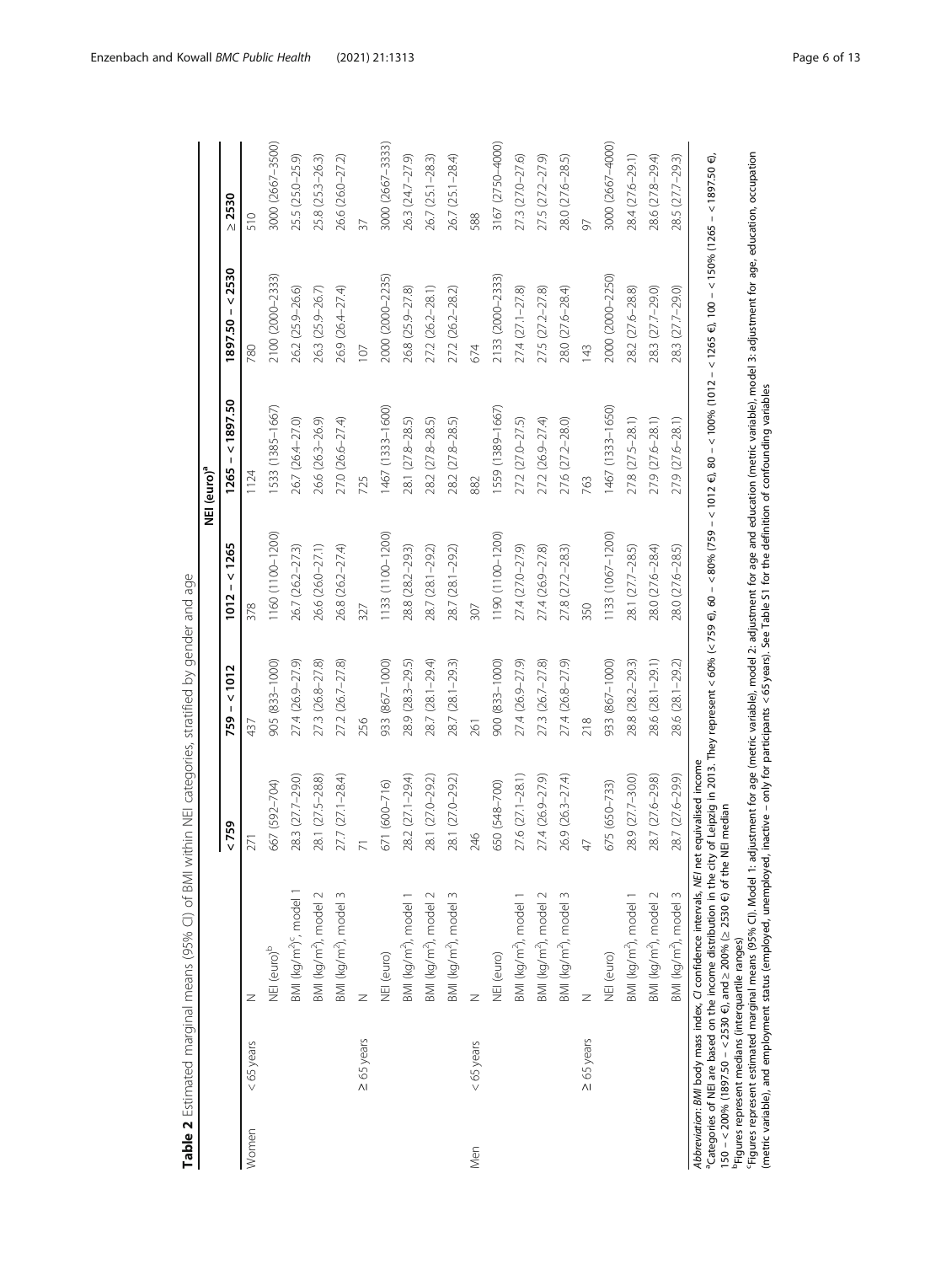<span id="page-6-0"></span>Enzenbach and Kowall BMC Public Health (2021) 21:1313 Page 7 of 13



younger men, which was invers for WC, whereas no association had been observed for BMI. Adjusted for age, education, occupation, and employment, the differences in mean WC between NEI categories were for women < 65 y, cat 1 vs. cat 6: 2.8 (0.6–5.0) cm; women ≥65 y, cat 2 vs. cat 6: 3.3 (-1.0–7.7) cm; men < 65 y, cat 1 vs. cat 6: -2.4 (-4.6–-0.2) cm; men ≥65 y, cat 1 vs. cat 4: 3.0 (-0.2– 6.3) cm.

The results of sensitivity analyses were mostly consistent with those of the main analyses. Comparable associations were observed for the log<sub>e</sub>-transformed BMI as the

dependent variable (data not shown). Likewise, additional adjustment for partner status and number of births yielded similar estimates (data not shown). Adjustment for employment applying a modified definition of this variable slightly strengthened the NEI-BMI association in younger men (cat 1 vs. cat 6:  $-1.36$  [ $-2.16$ -0.55] kg/m<sup>2</sup>), whereas the association in younger women was slightly weakened (cat 1 vs. cat 6: 0.85 [-0.10–1.80] kg/m<sup>2</sup>). Additional adjustment for employment did not affect the NEI-BMI relation in older participants, regardless of the definition of employment (data not shown). After stratification by gender and employment, NEI tended to be inversely related to BMI in both employed and retired women, although this mainly resulted from the BMI distribution in the extreme income groups with only few persons (Supplementary Table [S3](#page-10-0)). In employed men, BMI strongly increased with increasing income, whereby particularly the small group of men at risk of poverty was characterised by a markedly lower mean BMI. In retired men, mean BMI did not differ relevantly across the income range.

# Associations of NEI with BMI and WC: modification by gender, age, and education

Among women aged under 65, NEI was inversely related to BMI in those with medium and low education (cat 1 vs. cat 3: 0.83  $[0.07-1.56]$  kg/m<sup>2</sup>), whereas barely any association was seen in highly educated women (Table [3](#page-7-0)). In contrast, in older women and in men of both age groups, the NEI-BMI associations described above were observed in both educational groups (Table [3\)](#page-7-0). In each case, these associations were stronger in highly educated participants (women  $\geq 65$  y, cat 1 vs. cat 3: 2.08 [0.29– 3.87] kg/m<sup>2</sup>, men < 65 y, cat 1 vs. cat 3: -1.15 [-2.03--0.27] kg/m<sup>2</sup>, men ≥65 y, cat 1 vs. cat 2: 1.16 [0.17-2.15]  $kg/m<sup>2</sup>$ ) than in those with medium/low education (women ≥65 y, cat 1 vs. cat 3: 1.19 [-0.34–2.73] kg/m<sup>2</sup> , men < 65 y, cat 1 vs. cat 3: -0.59 [-1.33-0.14] kg/m<sup>2</sup>, men ≥65 y, cat 1 vs. cat 2: 0.39 [-0.30-1.07] kg/m<sup>2</sup>).

The same pattern of heterogeneity between education levels was found for the association of NEI with WC (Supplementary Table [S4](#page-10-0)).

## Associations of NEI with BMI and WC: quintiles of NEI

The distributions of BMI and WC across NEI quintiles showed similar patterns as across NEI categories based on poverty and affluence criteria (Table [4](#page-8-0) and Supplementary Table [S5](#page-10-0)). Merely the differences in mean BMI and WC between the income categories became smaller among older participants and larger among younger participants, which corresponded to changes in NEI variability (see Table [4](#page-8-0) vs. Table [3](#page-7-0)). However, the heterogeneity in the associations of interest between the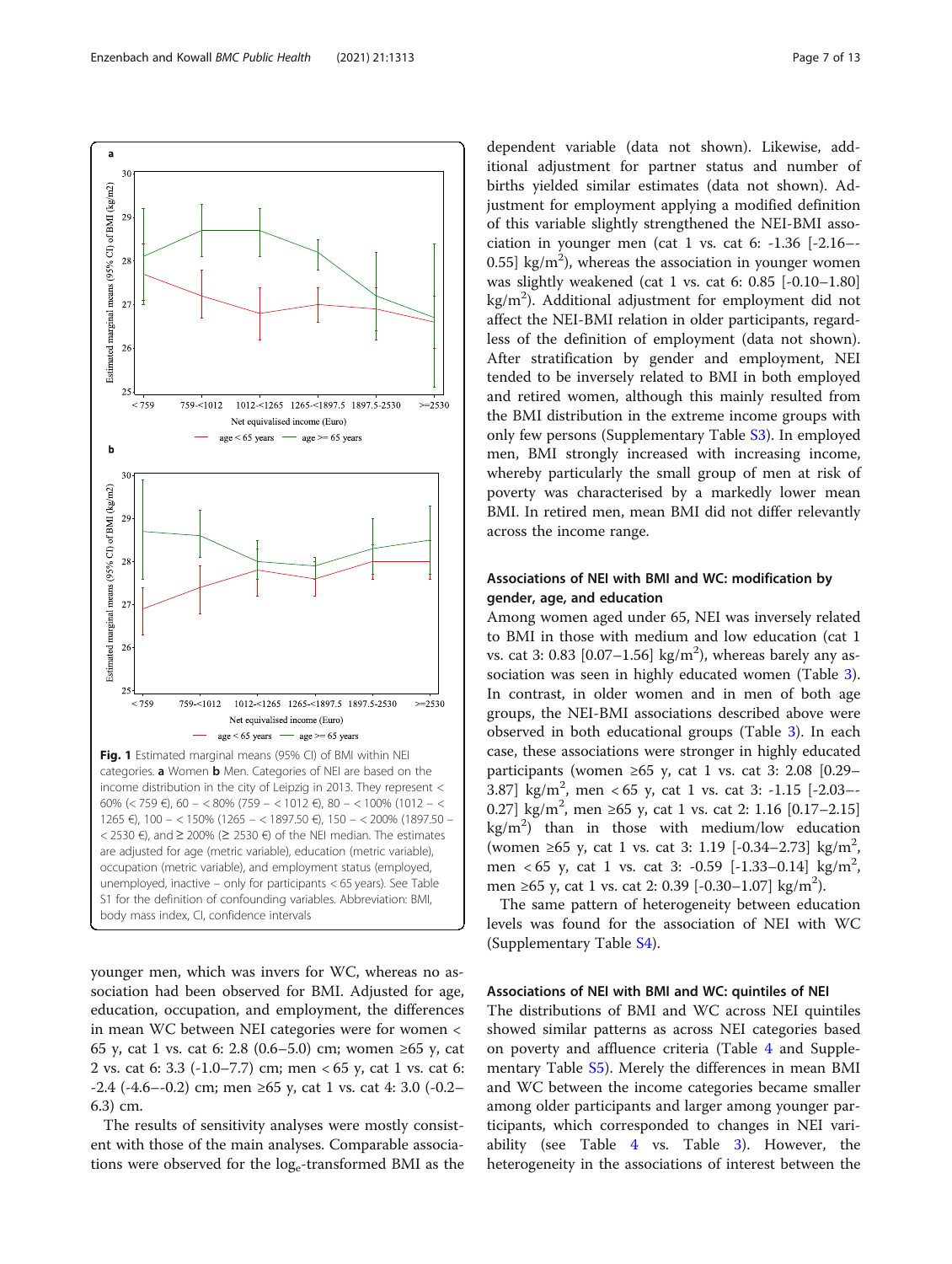<span id="page-7-0"></span>

|  | <b>Table 3</b> Estimated marginal means (95% CI) of BMI within NEI categories, stratified by gender, age, and education |  |
|--|-------------------------------------------------------------------------------------------------------------------------|--|
|  |                                                                                                                         |  |

|       |                 |                      |                         | NEI (euro) <sup>a</sup> |                     |                     |
|-------|-----------------|----------------------|-------------------------|-------------------------|---------------------|---------------------|
|       |                 |                      |                         | < 1012                  | $1012 - 1897.50$    | $\geq 1897.50$      |
| Women | $<$ 65 years    | Medium/low education | $\mathbb N$             | 531                     | 1012                | 565                 |
|       |                 |                      | NEI (euro) <sup>b</sup> | 800 (700-933)           | 1400 (1250-1667)    | 2200 (2000-2667)    |
|       |                 |                      | BMI $(kq/m2)c$          | 28.1 (27.6-28.6)        | 27.8 (27.3-28.2)    | $27.3(26.7-27.9)$   |
|       |                 | High education       | $\mathsf{N}$            | 177                     | 490                 | 725                 |
|       |                 |                      | NEI (euro)              | 833 (680-950)           | 1500 (1333-1667)    | 2500 (2133-3000)    |
|       |                 |                      | BMI ( $kg/m2$ )         | 26.0 (25.3-26.8)        | 25.6 (25.0-26.2)    | $25.8(25.1 - 26.4)$ |
|       | $\geq 65$ years | Medium/low education | N                       | 278                     | 747                 | 46                  |
|       |                 |                      | NEI (euro)              | 900 (800-980)           | 1333 (1200-1467)    | 2000 (2000-2333)    |
|       |                 |                      | BMI ( $kg/m2$ )         | 28.7 (28.1-29.3)        | 28.6 (28.2-28.9)    | $27.5(26.1-28.9)$   |
|       |                 | High education       | $\mathsf{N}$            | 49                      | 305                 | 98                  |
|       |                 |                      | NEI (euro)              | 880 (733-987)           | 1467 (1280-1667)    | 2167 (2000-2667)    |
|       |                 |                      | BMI ( $kg/m2$ )         | 28.7 (27.2-30.1)        | $27.7(27.1-28.3)$   | 26.6 (25.5-27.6)    |
| Men   | $<$ 65 years    | Medium/low education | N.                      | 391                     | 826                 | 543                 |
|       |                 |                      | NEI (euro)              | 750 (650-908)           | 1400 (1250-1667)    | 2333 (2000-2667)    |
|       |                 |                      | BMI ( $kg/m2$ )         | 27.5 (27.0-28.0)        | $27.9(27.5-28.3)$   | 28.1 (27.6-28.7)    |
|       |                 | High education       | $\mathsf{N}$            | 116                     | 363                 | 719                 |
|       |                 |                      | NEI (euro)              | 800 (668-913)           | 1467 (1250-1667)    | 2667 (2200-3333)    |
|       |                 |                      | BMI ( $kg/m2$ )         | 26.5 (25.8-27.3)        | $27.1(26.5 - 27.7)$ | 27.7 (27.1-28.2)    |
|       | $\geq 65$ years | Medium/low education | N                       | 197                     | 532                 | 44                  |
|       |                 |                      | NEI (euro)              | 910 (800-1000)          | 1267 (1133-1400)    | 2000 (2000-2517)    |
|       |                 |                      | BMI ( $kg/m2$ )         | 28.6 (28.0-29.2)        | 28.2 (27.9-28.6)    | 28.9 (27.7-30.1)    |
|       |                 | High education       | N                       | 68                      | 581                 | 196                 |
|       |                 |                      | NEI (euro)              | 933 (817-1000)          | 1467 (1333-1650)    | 2333 (2000-3000)    |
|       |                 |                      | BMI ( $kg/m2$ )         | 28.8 (27.9-29.8)        | 27.7 (27.4-28.0)    | 28.0 (27.5-28.6)    |

Abbreviation: BMI body mass index, CI confidence intervals, NEI net equivalised income

<sup>a</sup>Categories of NEI are based on the income distribution in the city of Leipzig in 2013. They represent < 80% (< 1012 €), 80 - < 150% (1012 - < 1897.50 €), and ≥ 150% (<sup>≥</sup> 1897.50 €) of the NEI median <sup>b</sup>

<sup>b</sup>Figures represent medians (interquartile ranges)

c Figures represent estimated marginal means (95% CI), adjusted for age (metric variable), education (metric variable), occupation (metric variable), and employment status (employed, unemployed, inactive – only for participants < 65 years). See Table S1 for the definition of confounding variables

subgroups defined by gender, age, and education was still evident.

# Discussion

#### Key results

Household income was related to both BMI and WC in an East German adult population. A substantial part of the age-adjusted associations of income with obesity measures was attributable to confounding by other SES indicators. Adjusted for these variables, the associations of interest varied by gender, age, and education.

Among women, BMI and WC decreased across categories representing the range from risk of poverty to affluence. The inverse associations tended to be more pronounced at non-working age than at working age. Conversely, among working-age men, BMI and WC increased with increasing income. Among older men, risk of poverty was related to higher values of the obesity measures. The aforementioned associations were mostly stronger among highly educated participants compared to those with medium/low education.

The differences in mean BMI and WC between persons at risk of poverty and higher income groups were generally small.

#### Limitations

Although our investigation was based on a large data set, in our subgroups of interest, the extreme income categories representing risk of poverty and affluence partly comprised only few persons. As a result, the precision of our estimates was generally low as indicated by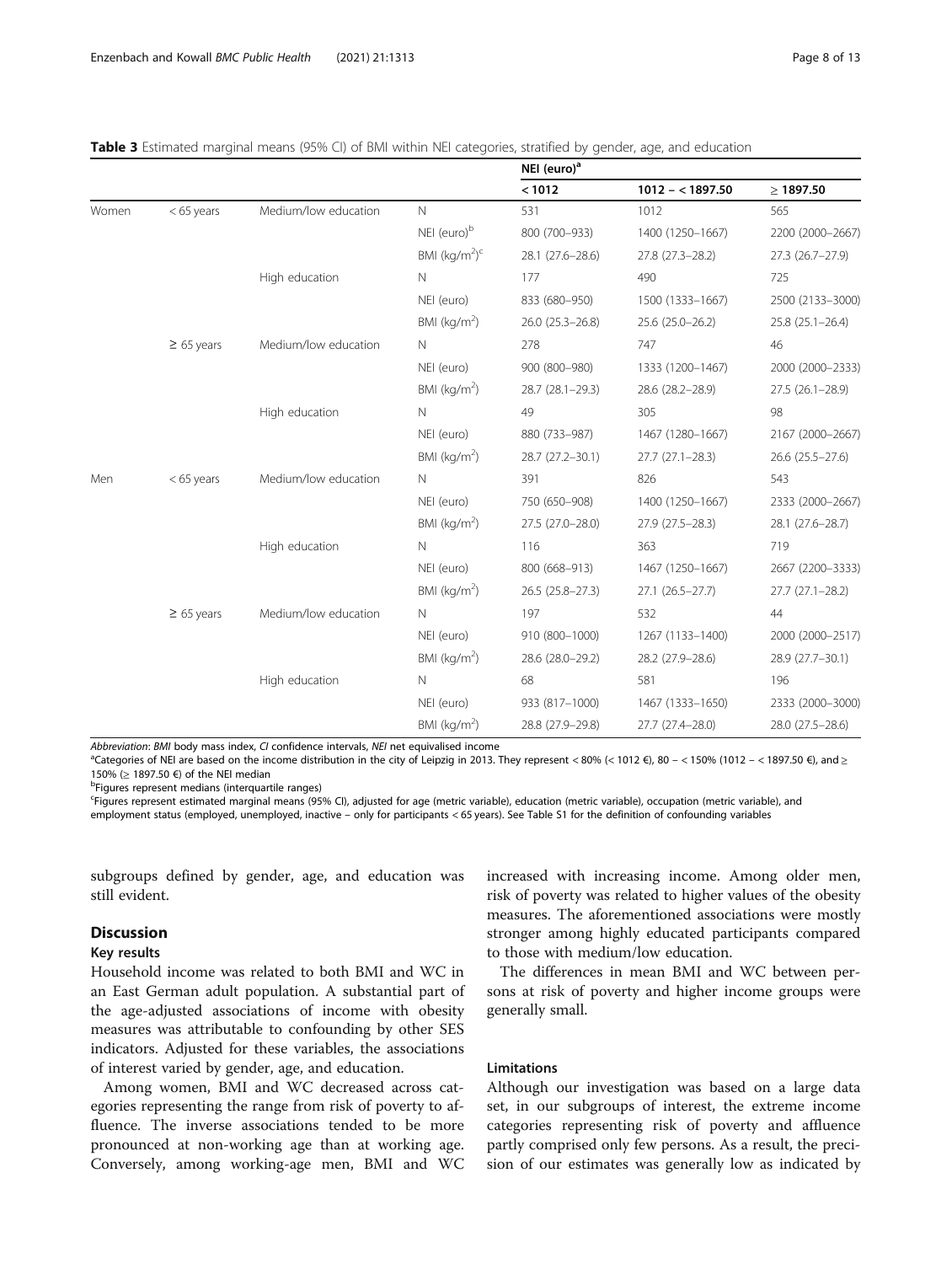|       |                 |                      |                          | <b>NEI</b>          |                     |                     |
|-------|-----------------|----------------------|--------------------------|---------------------|---------------------|---------------------|
|       |                 |                      |                          | Quintile 1          | Quintile 2-4        | Quintile 5          |
| Women | $< 65$ years    | Medium/low education | $\mathsf{N}$             | 421                 | 1177                | 510                 |
|       |                 |                      | NEI (euro) $a$           | 762 (667-867)       | 1361 (1200-1667)    | 2250 (2000-2667)    |
|       |                 |                      | BMI (kg/m <sup>2)b</sup> | 28.3 (27.7-28.8)    | $27.7(27.2 - 28.1)$ | $27.1(26.5 - 27.8)$ |
|       |                 | High education       | $\mathsf{N}$             | 277                 | 850                 | 265                 |
|       |                 |                      | NEI (euro)               | 980 (774-1130)      | 1944 (1600-2267)    | 3333 (3000-4000)    |
|       |                 |                      | BMI ( $kg/m2$ )          | $25.9(25.2 - 26.5)$ | $25.8(25.2 - 26.4)$ | $25.5(24.7-26.3)$   |
|       | $\geq 65$ years | Medium/low education | N                        | 210                 | 632                 | 229                 |
|       |                 |                      | NEI (euro)               | 852 (750-920)       | 1250 (1133-1333)    | 1667 (1533-1800)    |
|       |                 |                      | BMI ( $kg/m2$ )          | 28.7 (28.1-29.4)    | 28.7 (28.3-29.0)    | 28.1 (27.5-28.7)    |
|       |                 | High education       | N                        | 90                  | 268                 | 94                  |
|       |                 |                      | NEI (euro)               | 1000 (867-1100)     | 1533 (1333-1667)    | 2200 (2000-2667)    |
|       |                 |                      | BMI ( $kg/m2$ )          | 28.1 (27.0-29.1)    | $27.7(27.1-28.3)$   | 26.6 (25.6-27.7)    |
| Men   | $<$ 65 years    | Medium/low education | N                        | 334                 | 1055                | 371                 |
|       |                 |                      | NEI (euro)               | 733 (607-840)       | 1500 (1250-1750)    | 2533 (2333-3000)    |
|       |                 |                      | BMI ( $kg/m2$ )          | 27.4 (26.9-27.9)    | 28.0 (27.6-28.4)    | 28.2 (27.6-28.9)    |
|       |                 | High education       | $\mathsf{N}$             | 226                 | 684                 | 288                 |
|       |                 |                      | NEI (euro)               | 1000 (800-1200)     | 2000 (1667-2400)    | 3517 (3200-4500)    |
|       |                 |                      | BMI ( $kg/m2$ )          | $26.5(26.0-27.1)$   | 27.6 (27.0-28.1)    | 27.5 (26.8-28.2)    |
|       | $\geq 65$ years | Medium/low education | N                        | 134                 | 498                 | 141                 |
|       |                 |                      | NEI (euro)               | 867 (750-930)       | 1200 (1067-1333)    | 1667 (1533-2000)    |
|       |                 |                      | BMI ( $kg/m2$ )          | 28.3 (27.6-29.0)    | 28.3 (27.9-28.6)    | 28.7 (28.1-29.4)    |
|       |                 | High education       | $\mathsf{N}$             | 169                 | 492                 | 184                 |
|       |                 |                      | NEI (euro)               | 1067 (973-1200)     | 1533 (1400-1667)    | 2467 (2000-3000)    |
|       |                 |                      | BMI ( $kg/m2$ )          | 28.4 (27.8-29.0)    | 27.6 (27.3-28.0)    | 28.0 (27.4-28.6)    |

<span id="page-8-0"></span>

| Table 4 Estimated marginal means (95% CI) of BMI within NEI quintiles, stratified by gender, age, and education |  |  |  |  |
|-----------------------------------------------------------------------------------------------------------------|--|--|--|--|
|-----------------------------------------------------------------------------------------------------------------|--|--|--|--|

Abbreviation: BMI body mass index, CI confidence intervals, NEI net equivalised income

<sup>a</sup>Figures represent medians (interquartile ranges)

<sup>b</sup>Figures represent estimated marginal means (95% CI), adjusted for age (metric variable), education (metric variable), occupation (metric variable), and employment status (employed, unemployed, inactive – only for participants < 65 years). See Table S1 for the definition of confounding variables

wide CI. In addition, biased estimates due to special characteristics of the few participants reporting extreme incomes are possible. Because of insufficient study size, we could also not stratify by working status directly but had to use prime working age as a surrogate in the main analyses, which might have masked important heterogeneity in the associations of interest.

Only about a third of the invited Leipzig residents participated in the LIFE-Adult baseline examination. As it is typical for studies on volunteers, this low participation was likely associated with a selection of individuals with higher SES and better health [[36](#page-12-0)]. The associations between income and body fat measures might have been underestimated if the lowincome persons in LIFE-Adult were less affected by overweight than their counterparts in the general population [[37](#page-12-0), [38\]](#page-12-0).

Several sources of error in measurement of income are of concern. Income was assessed only at one point in time, although it can change considerably in the short term [\[7](#page-11-0)]. Further, income is a sensitive indicator with respect to participants' willingness to disclose this information accurately [[7](#page-11-0)]. It also may indeed be difficult to spontaneously provide accurate information on a complex quantity such as household income. Misreporting of the household's composition might have additionally affected the level of equivalised income. Self-reported NEI should therefore be regarded only a rough estimate of the true long-term exposure. Misclassification of participants with respect to their actual NEI may have distorted our estimates of associations with obesity measures to an extent that we cannot judge. However, there are no indications that income was measured with greater error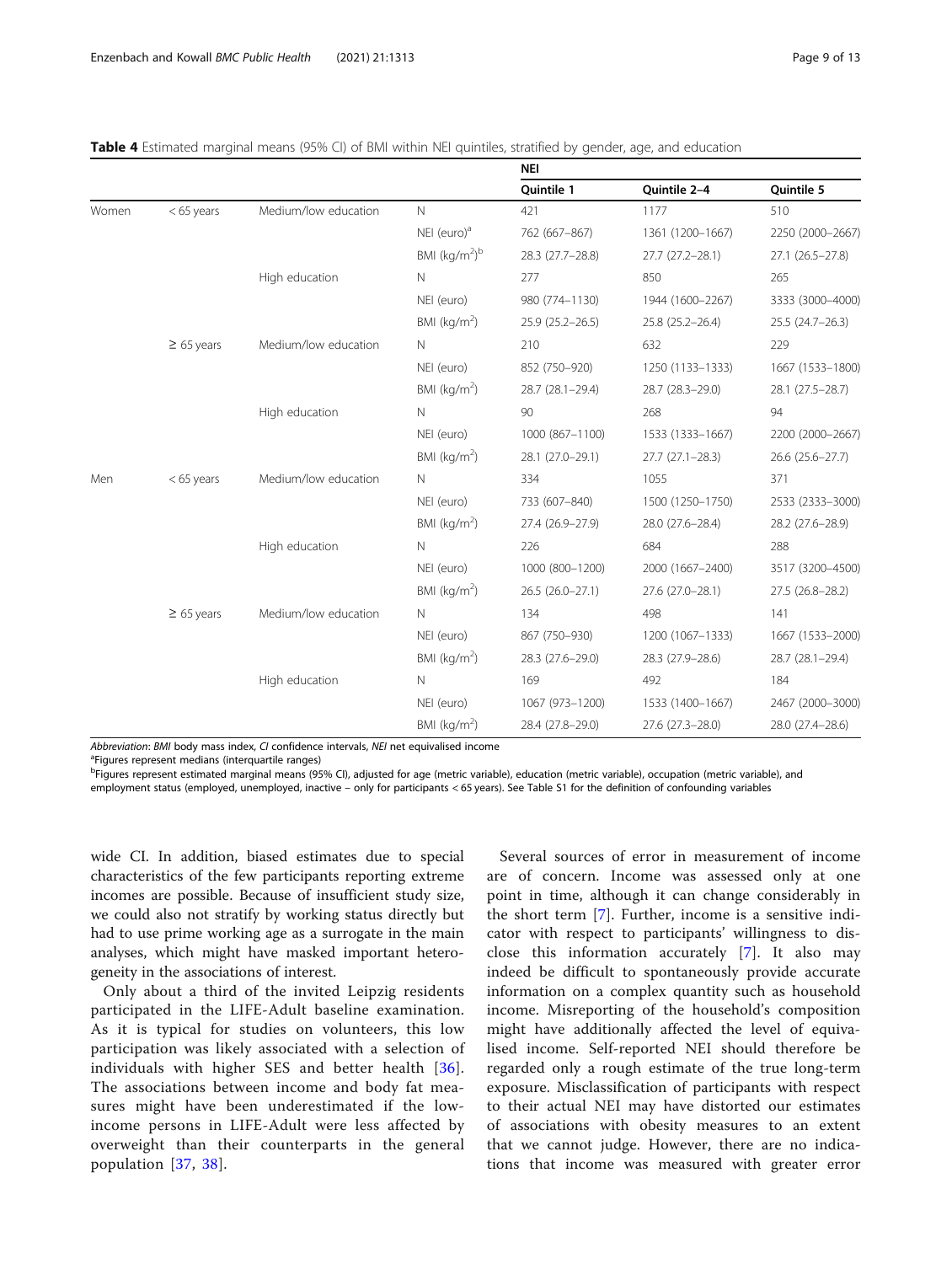than in other studies in the general population [[7](#page-11-0), [39](#page-12-0), [40\]](#page-12-0).

Furthermore, it should be borne in mind that BMI and WC do not directly capture body fat, whose excess defines obesity. However, the accuracy of these simple indices was found to be sufficient for ranking participants' body fatness and investigating its relations with health risks in large epidemiological studies [\[41\]](#page-12-0).

Finally, we used cross-sectional data to reveal the relationship between income and body fatness in our population. Therefore, we cannot infer on the direction of the observed associations. We discuss the distinct interpretations following from this limitation in the next section.

#### Interpretation of the results

The association between income and obesity found in social epidemiological research can be interpreted in two directions: (1) the causation hypothesis posits that low income causes obesity, whereas (2) the perspective of reverse causality views obesity as a cause of low income.

#### Reverse causality

A recent systematic review on the relative importance of causation and reverse causality in explaining the link between income and obesity found more consistent evidence for reverse causality, although the relationship is likely to be bidirectional [[42](#page-12-0)]. The main argument for reverse causality is stigmatisation. Because of negative stereotypes, obese people face various weight penalties in the labour market in western societies [[43](#page-12-0)]. This may particularly hold for women [[44](#page-12-0)]. In contrast, in men, wages were found to be highest in the range from upper normal weight to obesity, probably reflecting the positive aura of physical strength in males [[45\]](#page-12-0).

Our data are consistent with this gender-specific link between income and obesity. However, reverse causality may be of minor importance in explaining the observations, at least among persons of non-working age. In this population group, income largely represents benefits from the public pension scheme, which depend mainly on wages over the life course. Their working life, in turn, these persons had largely spent in a socialist society where weight stigma is unlikely to have played an important role in employment. Nevertheless, we cannot rule out that reverse causality might have contributed to the inverse income-body size association in working-age women and the positive gradient in working-age men.

#### Causation hypothesis

Numerous studies aimed at evaluating income as a possible cause of obesity. In line with our observations, inverse associations were commonly found among women in high-income countries, including Germany [[16](#page-11-0)–[22](#page-11-0), [46\]](#page-12-0). For men, the available data are contradictory: often no association was found [[16](#page-11-0), [17,](#page-11-0) [19,](#page-11-0) [21,](#page-11-0) [22\]](#page-11-0), observed associations were frequently positive instead of negative [[16,](#page-11-0) [46\]](#page-12-0), yet in German general populations also negative [[18,](#page-11-0) [20\]](#page-11-0). There is little evidence for gender differences in the relations of income to traits hypothesised to mediate an effect on body fatness. Studies among European and German adults showed that socioeconomic deprived groups consume less vegetables, fruit, and fibre than the better-off [[47,](#page-12-0) [48](#page-12-0)]. Low-income persons were also less often engaged in sports activity than higher income groups in Germany [\[49](#page-12-0)]. However, neither the socioeconomic inequalities in dietary intakes nor in physical activity differed by gender. In contrast, a higher vulnerability to chronic stressors could explain why an inverse SES-obesity association is seen more consistently in women than in men [\[14](#page-11-0), [50](#page-12-0)]. Moreover, gender differences in physical characteristics that are socially valued may underlie the observations in our study. For women, thinness represents the ideal of physical beauty and is materially more viable for those with higher SES, whereas for men, a larger body size is likely to be valued a symbol of physical dominance and prowess [[16](#page-11-0), [44](#page-12-0)].

Current income is considered a more reliable indicator of actual SES in the main earning years than at older ages [\[7](#page-11-0)]. Hence, the relation of income to body fatness is expected to be stronger at working age than at nonworking age, a hypothesis that has been rarely investigated. Income inequality in obesity was reported to be both smaller and larger among women aged over 55 than in the middle-aged in European and German populations, respectively [[17,](#page-11-0) [21](#page-11-0)]. In our women, the differences in body fat measures between the poor and the affluent tended to be larger among those of nonworking age. Long-term income may have been captured more validly in retired women whose income mainly consists of stable pension benefits, which in turn reflect incomes over the life course [[40](#page-12-0)]. Alternatively, the presence of employed women in the high-income groups among women aged over 65 may explain the unexpected observation. Still working women may be much more committed to the slimness ideal than non-working women. A sensitivity analysis did not point to heterogeneity in the income-BMI association between actually retired and employed women. In agreement with proposed mechanisms, the gradient in body fat measures across income categories was reversed and more pronounced among working-age men than among older men. Moreover, it was restricted to the employed when stratifying by employment directly.

We had hypothesised that education protects against the obesogenic effects of income inequality through cognitive skills and social capital. However, NEI was predominantly stronger related to body fat measures among highly educated participants, except in working-age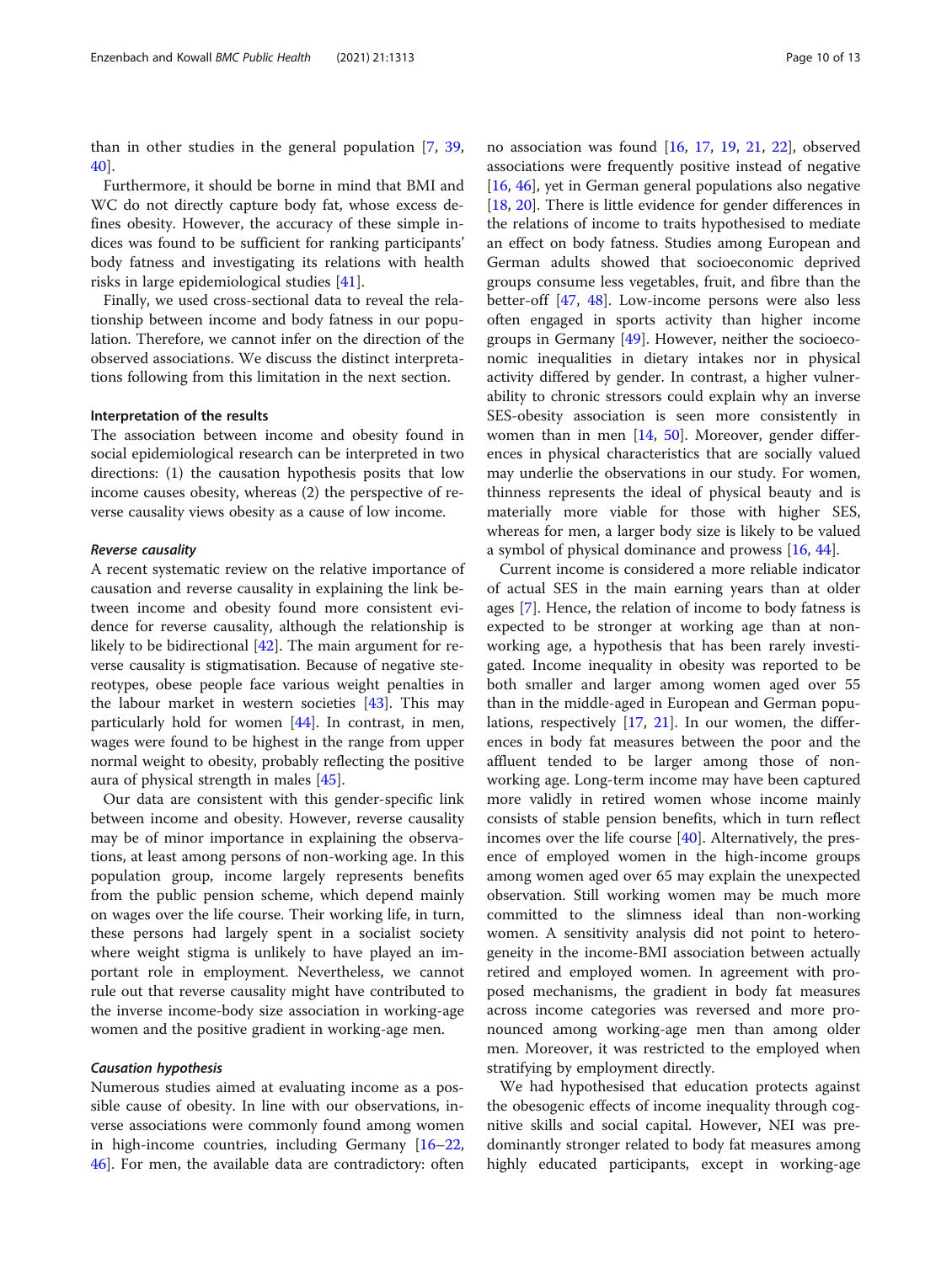<span id="page-10-0"></span>women. The evidence for education as a modifier of the income-obesity relation is scarce. The inverse relation in South-Korean women was found to be stronger among the highly educated [[30](#page-12-0)], which partly agrees with our findings. The stronger associations among highly educated persons may reflect a synergistic interaction between income and education with respect to the obesity-related pathways. On the other hand, selfreported income may be more valid for highly educated participants, although there is a lack of evidence on the relation between SES and the accuracy of income reporting  $[40]$  $[40]$ . In addition, the less educated population was probably less willing to participate in LIFE-Adult [\[36](#page-12-0)]. As a result, the observed dependencies of body fat measures from income may reflect the true situation less valid (are underestimated) in the less educated compared to the higher educated participants. Moreover, NEI varied more across income categories in highly educated persons, which may also have led to larger differences in obesity measures.

BMI and WC were strongly correlated in our population, indicating that both body fat surrogates measure approximately the same, which was later confirmed by their associations with income. Comparable correlations between BMI and WC were reported in the American general population [[51\]](#page-12-0). In addition, both BMI and WC were highly correlated with direct measurements of body fat mass, body fat percentage, and subcutaneous adipose tissue, irrespective of age, gender, and ethnicity [[23,](#page-11-0) [41](#page-12-0)]. In other social epidemiological studies, however, the association of income with obesity partly varied by the definition of the latter. Among British males, income was inversely related to WC but not to BMI [\[25](#page-11-0)]. Likewise, income was stronger related to WC than to BMI among Swedish women [[26\]](#page-11-0). Confounding by other SES indicators may partly explain differences in the associations of income with WC compared to BMI. After adjustment for age only, we observed a decrease in WC with increasing income but no differences in BMI among working-age men, which agrees with the finding in British men. Consistent with our observation, education largely explained the income inequality in WC among the British men [\[25](#page-11-0)].

After adjustment for other SES indicators, the differences in mean BMI and WC between societally relevant income groups were rather small, ranging from 1 to  $2 \text{ kg/m}^2$  for BMI and 2 to 4 cm for WC. Hence, our data do not suggest that income disparities are a major driver of body fat accumulation in an East German population of middle and older age. Income inequality in obesity was low in magnitude in other European countries, too [\[17](#page-11-0), [25\]](#page-11-0). Among German women, however, income turned out to be the strongest determinant of obesity relative to education and occupation [\[19](#page-11-0)]. Methodological limitations may have led to an underestimation of the true associations between income and body fat indices in the Leipzig population. On the other hand, even low income may be sufficient to meet the needs for healthy food, which is available at affordable prices in common supermarkets, at middle and older age in Germany. Also of importance, an obese phenotype develops in the long term and is probably significantly determined by early-life SES [\[44](#page-12-0)]. In our older population that had spent critical life periods in an egalitarian system, current income as a reflection of material conditions over the life course may not be a crucial factor for the distribution of obesity. Chronically overconsumption of calories has been primarily attributed to the psychosocial impact of living in a more hierarchical society [[52\]](#page-12-0).

#### Conclusions

Our investigation indicates a relationship between income and body fatness in an East German adult population that varies by the sociodemographic context of the people. Both its strength and direction are subject to confounding by other SES indicators. The adjusted differences in obesity measures across categories representing the range from risk of poverty to affluence do not suggest that income disparities are a major driver of body fat accumulation in this population. Differential selection of study participants, error in the measurement of long-term income, and possibly reverse causality may have affected our conclusions. Thus, future research can improve on our study by quantifying the association of interest in a representative sample of the target population and by accounting for the dynamics of income over working life. In addition, longitudinal data can provide stronger evidence for the causation hypothesis.

#### Abbreviations

BMI: Body mass index; cat: Category; IQR: Interquartile range; CI: Confidence interval; LIFE: Leipzig Research Centre for Civilization Diseases; NEI: Net equivalised income; SES: Socioeconomic status; WC: Waist circumference; y: Years; vs.: Versus

#### Supplementary Information

The online version contains supplementary material available at [https://doi.](https://doi.org/10.1186/s12889-021-11302-w) [org/10.1186/s12889-021-11302-w](https://doi.org/10.1186/s12889-021-11302-w).

Additional file 1: Figure S1. Numbers of individuals at each stage of the LIFE-Adult-Study. Table S1. Definition of analysis variables: potential modifiers and/or confounders of the associations of net equivalised income with body fat measures. Table S2. Estimated marginal means (95% CI) of WC within NEI categories, stratified by gender and age. Table S3. Estimated marginal means (95% CI) of BMI within NEI categories, stratified by gender and employment status. Table S4. Estimated marginal means (95% CI) of WC within NEI categories, stratified by gender, age, and education. Table S5. Estimated marginal means (95% CI) of WC within NEI quintiles, stratified by gender, age, and education.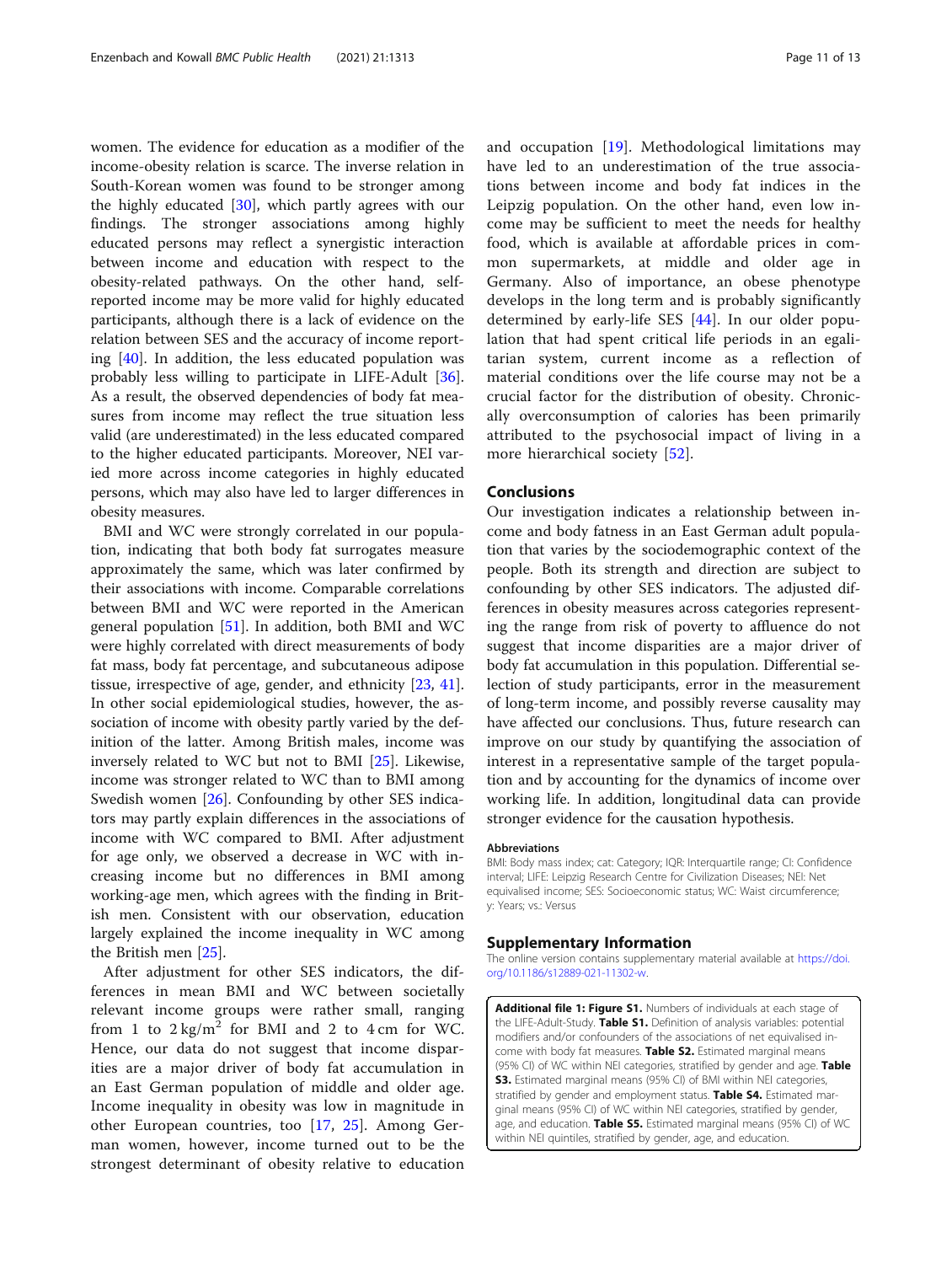#### <span id="page-11-0"></span>Acknowledgements

The authors gratefully acknowledge the LIFE-Adult study team and the study participants who enabled this piece of research.

#### Authors' contributions

CE conceptualised the present investigation, analysed and interpreted the data, and wrote the manuscript. BK gave suggestions for data analysis and commented on the manuscript. Both authors read and approved the final manuscript.

#### Funding

LIFE-Adult was funded by means of the European Union, by the European Regional Development Fund (ERDF), and by funds of the Free State of Saxony within the framework of the excellence initiative (project numbers 713–241202, 14505/2470, 14575/2470). Open access funding enabled and organized by Projekt DEAL.

#### Availability of data and materials

The data analysed in the present study are available from the corresponding author on reasonable request.

#### **Declarations**

#### Ethics approval and consent to participate

The LIFE-Adult-Study was approved by the institutional ethics board of the Medical Faculty of the University of Leipzig. Written informed consent was obtained from all participants. We further confirm that our study was carried out in accordance with the guidelines of Good Epidemiological Practice of the German Society of Epidemiology.

#### Consent for publication

Not applicable.

#### Competing interests

The authors declare that they have no competing interests.

#### Author details

<sup>1</sup>Institute for Medical Informatics, Statistics, and Epidemiology, University of Leipzig, Haertelstrasse 16-18, 04107 Leipzig, Germany. <sup>2</sup>LIFE - Leipzig Research Centre for Civilization Diseases, University of Leipzig, Philipp-Rosenthal-Strasse 27, 04103 Leipzig, Germany. <sup>3</sup>Institute for Community Medicine, Department SHIP-KEF, University Medicine Greifswald, Walter-Rathenau-Strasse 48, 17475 Greifswald, Germany. <sup>4</sup>Institute for Medical Informatics, Biometry, and Epidemiology, University Hospital Essen, Hufelandstrasse 55, 45147 Essen, Germany.

#### Received: 12 January 2021 Accepted: 8 June 2021 Published online: 05 July 2021

#### References

- 1. Branca F, Nikogosian H, Lobstein T. The challenge of obesity in the WHO European region and the strategies for response: summary. Geneva: World Health Organization; 2007.
- 2. Mensink GB, Schienkiewitz A, Haftenberger M, Lampert T, Ziese T, Scheidt-Nave C. Übergewicht und Adipositas in Deutschland: Ergebnisse der Studie zur Gesundheit Erwachsener in Deutschland (DEGS1) [Overweight and obesity in Germany: results of the German health interview and examination survey for adults (DEGS1)]. Bundesgesundheitsbl Gesundheitsforsch Gesundheitsschutz. 2013;56(5–6):786–94. [https://doi.org/1](https://doi.org/10.1007/s00103-012-1656-3) [0.1007/s00103-012-1656-3.](https://doi.org/10.1007/s00103-012-1656-3)
- 3. Prospective Studies Collaboration, Whitlock G, Lewington S, Sherliker P, Clarke R, Emberson J, et al. Body-mass index and cause-specific mortality in 900 000 adults: collaborative analyses of 57 prospective studies. Lancet. 2009;373:1083–96.
- 4. Goodarzi MO. Genetics of obesity: what genetic association studies have taught us about the biology of obesity and its complications. Lancet Diabetes Endocrinol. 2018;6(3):223–36. [https://doi.org/10.1016/S2213-8587\(1](https://doi.org/10.1016/S2213-8587(17)30200-0) [7\)30200-0](https://doi.org/10.1016/S2213-8587(17)30200-0).
- 5. Schwartz MW, Seeley RJ, Zeltser LM, Drewnowski A, Ravussin E, Redman LM, et al. Obesity pathogenesis: an endocrine society scientific statement. Endocr Rev. 2017;38(4):267–96. [https://doi.org/10.1210/er.2017-00111.](https://doi.org/10.1210/er.2017-00111)
- 6. Diez Roux AV. Integrating social and biologic factors in health research: a systems view. Ann Epidemiol. 2007;17(7):569–74. [https://doi.org/10.1016/j.a](https://doi.org/10.1016/j.annepidem.2007.03.001) [nnepidem.2007.03.001](https://doi.org/10.1016/j.annepidem.2007.03.001).
- Galobardes B, Shaw M, Lawlor DA, Lynch JW, Smith GD. Indicators of socioeconomic position (part 1). J Epidemiol Community Health. 2006;60(1): 7–12. <https://doi.org/10.1136/jech.2004.023531>.
- 8. Drewnowski A. Obesity, diets, and social inequalities. Nutr Rev. 2009; 67(Suppl 1):S36–9. <https://doi.org/10.1111/j.1753-4887.2009.00157.x>.
- 9. Hruschka DJ. Do economic constraints on food choice make people fat? A critical review of two hypotheses for the poverty-obesity paradox. Am J Hum Biol. 2012;24(3):277–85. <https://doi.org/10.1002/ajhb.22231>.
- 10. Pechey R, Monsivais P. Socioeconomic inequalities in the healthiness of food choices: exploring the contributions of food expenditures. Prev Med. 2016;88:203–9. <https://doi.org/10.1016/j.ypmed.2016.04.012>.
- 11. Fekete C, Weyers S. Soziale Ungleichheit im Ernährungsverhalten: Befundlage, Ursachen und Interventionen [Social inequalities in nutrition: Evidence, causes and interventions]. Bundesgesundheitsbl Gesundheitsforsch Gesundheitsschutz. 2016;59(2):197–205. [https://doi.org/1](https://doi.org/10.1007/s00103-015-2279-2) [0.1007/s00103-015-2279-2.](https://doi.org/10.1007/s00103-015-2279-2)
- 12. Caldwell AE, Sayer RD. Evolutionary considerations on social status, eating behavior, and obesity. Appetite. 2019;132:238–48. [https://doi.org/10.1016/j.a](https://doi.org/10.1016/j.appet.2018.07.028) [ppet.2018.07.028](https://doi.org/10.1016/j.appet.2018.07.028).
- 13. Krueger PM, Reither EN. Mind the gap: race/ethnic and socioeconomic disparities in obesity. Curr Diab Rep. 2015;15(11):95. [https://doi.org/10.1007/](https://doi.org/10.1007/s11892-015-0666-6) [s11892-015-0666-6.](https://doi.org/10.1007/s11892-015-0666-6)
- 14. Claassen MA, Klein O, Bratanova B, Claes N, Corneille O. A systematic review of psychosocial explanations for the relationship between socioeconomic status and body mass index. Appetite. 2019;132:208–21. [https://doi.org/10.1](https://doi.org/10.1016/j.appet.2018.07.017) [016/j.appet.2018.07.017.](https://doi.org/10.1016/j.appet.2018.07.017)
- 15. Bratanova B, Loughnan S, Klein O, Claassen A, Wood R. Poverty, inequality, and increased consumption of high calorie food: experimental evidence for a causal link. Appetite. 2016;100:162–71. [https://doi.org/10.1016/j.appet.2016.](https://doi.org/10.1016/j.appet.2016.01.028) [01.028](https://doi.org/10.1016/j.appet.2016.01.028).
- 16. McLaren L. Socioeconomic status and obesity. Epidemiol Rev. 2007;29(1):29– 48. [https://doi.org/10.1093/epirev/mxm001.](https://doi.org/10.1093/epirev/mxm001)
- 17. Nikolaou A, Nikolaou D. Income-related inequality in the distribution of obesity among Europeans. J Public Health. 2008;16(6):403–11. [https://doi.](https://doi.org/10.1007/s10389-008-0185-x) [org/10.1007/s10389-008-0185-x.](https://doi.org/10.1007/s10389-008-0185-x)
- 18. Helmert U, Mielck A, Shea S. Poverty, health, and nutrition in Germany. Rev Environ Health. 1997;12(3):159–70. [https://doi.org/10.1515/REVEH.1997.12.3.159.](https://doi.org/10.1515/REVEH.1997.12.3.159)
- 19. Kuntz B, Lampert T. Socioeconomic factors and obesity. Dtsch Arztebl Int. 2010;107(30):517–22. <https://doi.org/10.3238/arztebl.2010.0517>.
- 20. Hoebel J, Kuntz B, Kroll LE, Schienkiewitz A, Finger JD, Lange C, et al. Socioeconomic inequalities in the rise of adult obesity: a time-trend analysis of national examination data from Germany, 1990-2011. Obes Facts. 2019; 12(3):344–56. [https://doi.org/10.1159/000499718.](https://doi.org/10.1159/000499718)
- 21. Siegel M, Luengen M, Stock S. On age-specific variations in income-related inequalities in diabetes, hypertension and obesity. Int J Public Health. 2013; 58(1):33–41. [https://doi.org/10.1007/s00038-012-0368-7.](https://doi.org/10.1007/s00038-012-0368-7)
- 22. Herzog B, Lacruz ME, Haerting J, Hartwig S, Tiller D, Medenwald D, et al. Socioeconomic status and anthropometric changes-a meta-analytic approach from seven German cohorts. Obesity. 2016;24(3):710–8. [https://doi.](https://doi.org/10.1002/oby.21366) [org/10.1002/oby.21366](https://doi.org/10.1002/oby.21366).
- 23. Camhi SM, Bray GA, Bouchard C, Greenway FL, Johnson WD, Newton RL, et al. The relationship of waist circumference and BMI to visceral, subcutaneous, and total body fat: sex and race differences. Obesity. 2011; 19(2):402–8. [https://doi.org/10.1038/oby.2010.248.](https://doi.org/10.1038/oby.2010.248)
- 24. World Health Organization. Waist circumference and waist-hip ratio: report of a WHO expert consultation. Geneva: World Health Organization; 2011.
- 25. Davillas A, Benzeval M. Alternative measures to BMI: exploring incomerelated inequalities in adiposity in Great Britain. Soc Sci Med. 2016;166:223– 32. [https://doi.org/10.1016/j.socscimed.2016.08.032.](https://doi.org/10.1016/j.socscimed.2016.08.032)
- 26. Ljungvall Å, Gerdtham UG, Lindblad U. Misreporting and misclassification: implications for socioeconomic disparities in body-mass index and obesity. Eur J Health Econ. 2015;16(1):5–20. [https://doi.org/10.1007/s10198-013-0545-5.](https://doi.org/10.1007/s10198-013-0545-5)
- 27. Lampert T, Kroll LE. Die Messung des sozioökonomischen status in sozialepidemiologischen Studien [The measurement of socioeconomic status in social epidemiological studies]. In: Richter M, Hurrelmann K, editors. Gesundheitliche Ungleichheit: Grundlagen, Probleme, Perspektiven [Health inequalities: principles, problems, perspectives]. 2nd ed. Wiesbaden: Verlag für Sozialwissenschaften; 2009. p. 309–34.